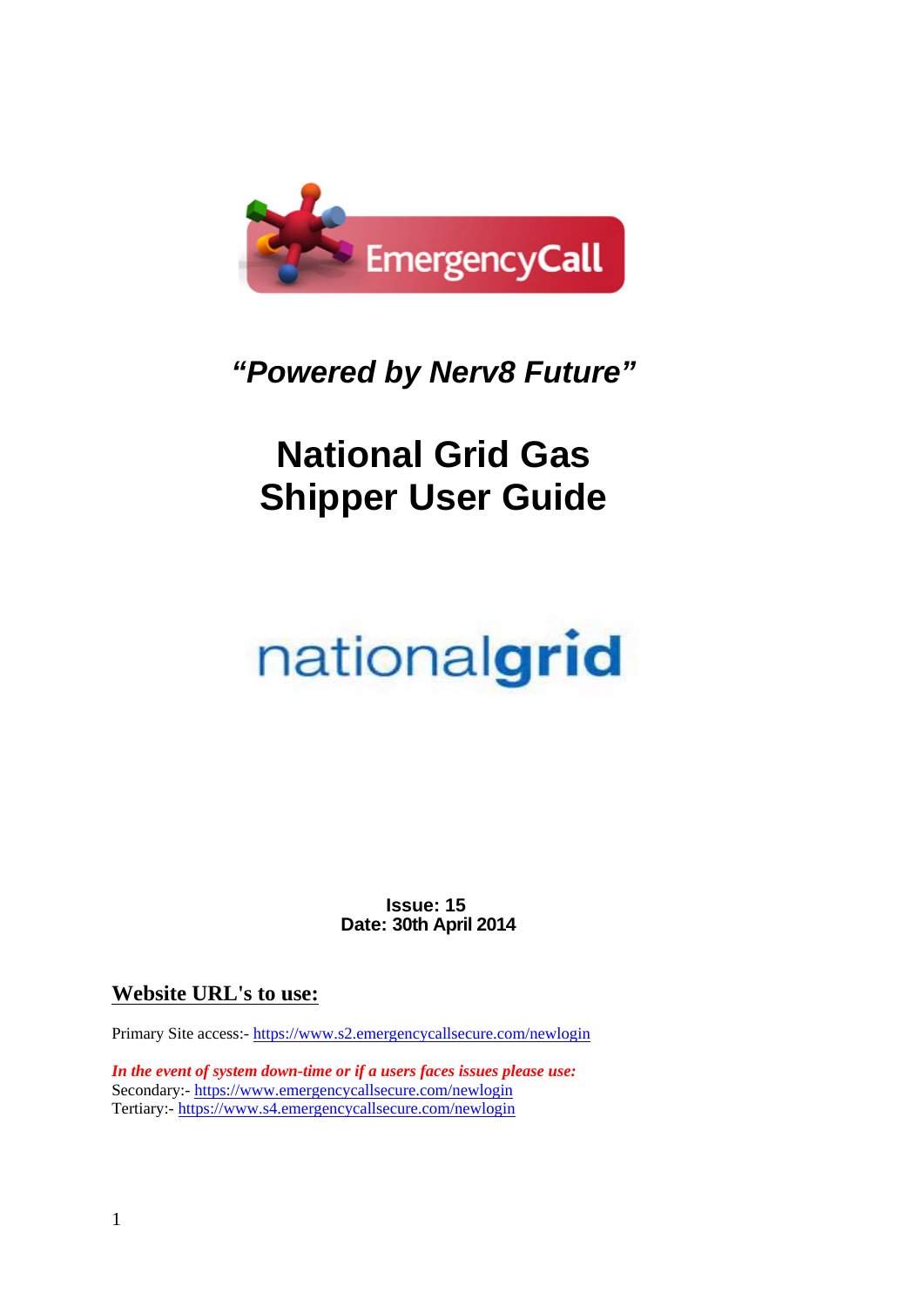## **CONTENTS**

| .14 |
|-----|
|     |
|     |
| 16  |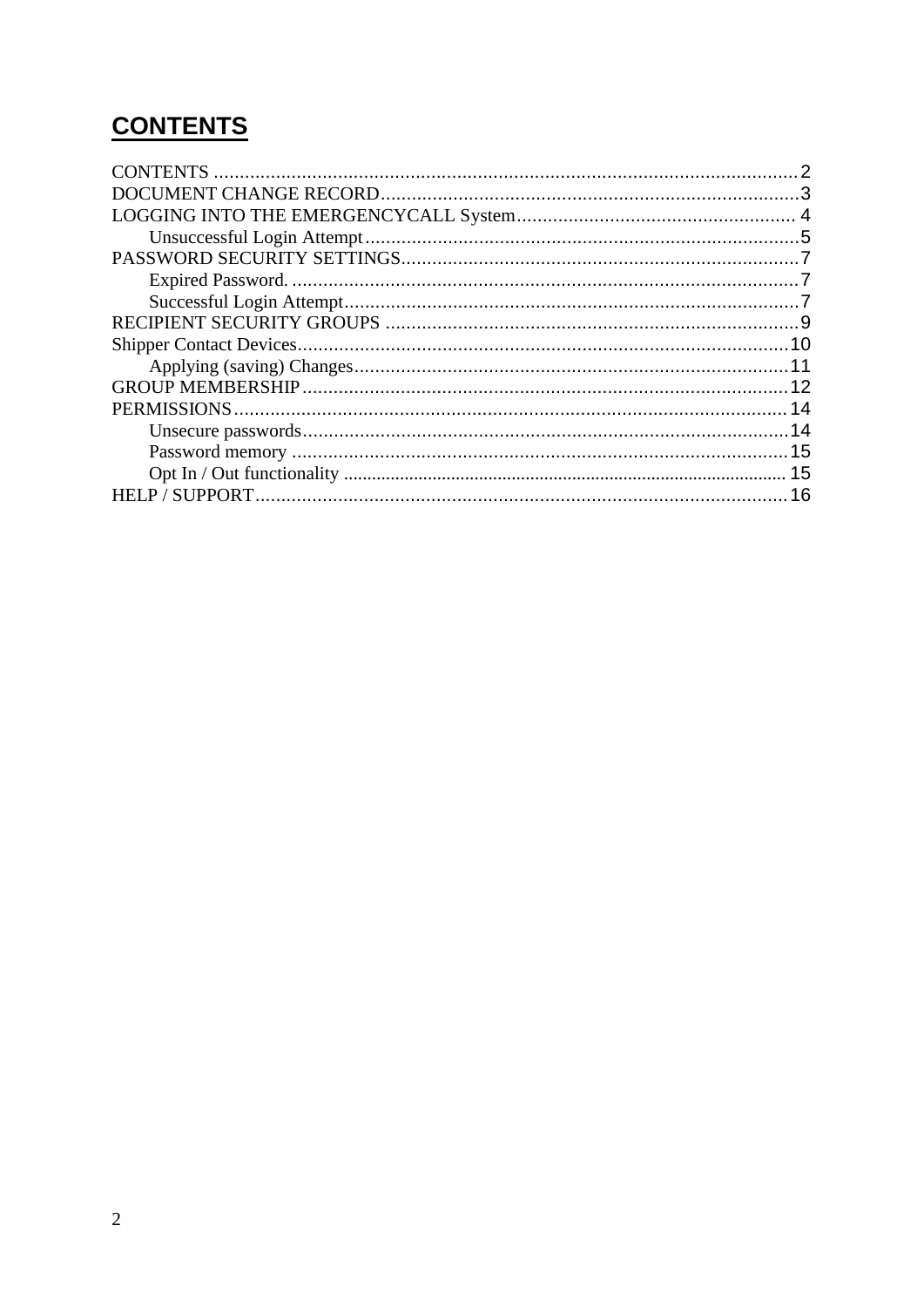## **DOCUMENT CHANGE RECORD**

| Date     | <b>New</b><br>Version<br><b>Number</b> | Changed<br>By                  | Reason For Change                                 |
|----------|----------------------------------------|--------------------------------|---------------------------------------------------|
| 12/08/14 | $V$ 14.1                               | Christopher<br><b>Beaumont</b> | New NGGAS specific<br><b>Administration Guide</b> |
| 09/09/14 | V 14.2                                 | G.Kilburn                      | National Grid update                              |
|          |                                        |                                |                                                   |
|          |                                        |                                |                                                   |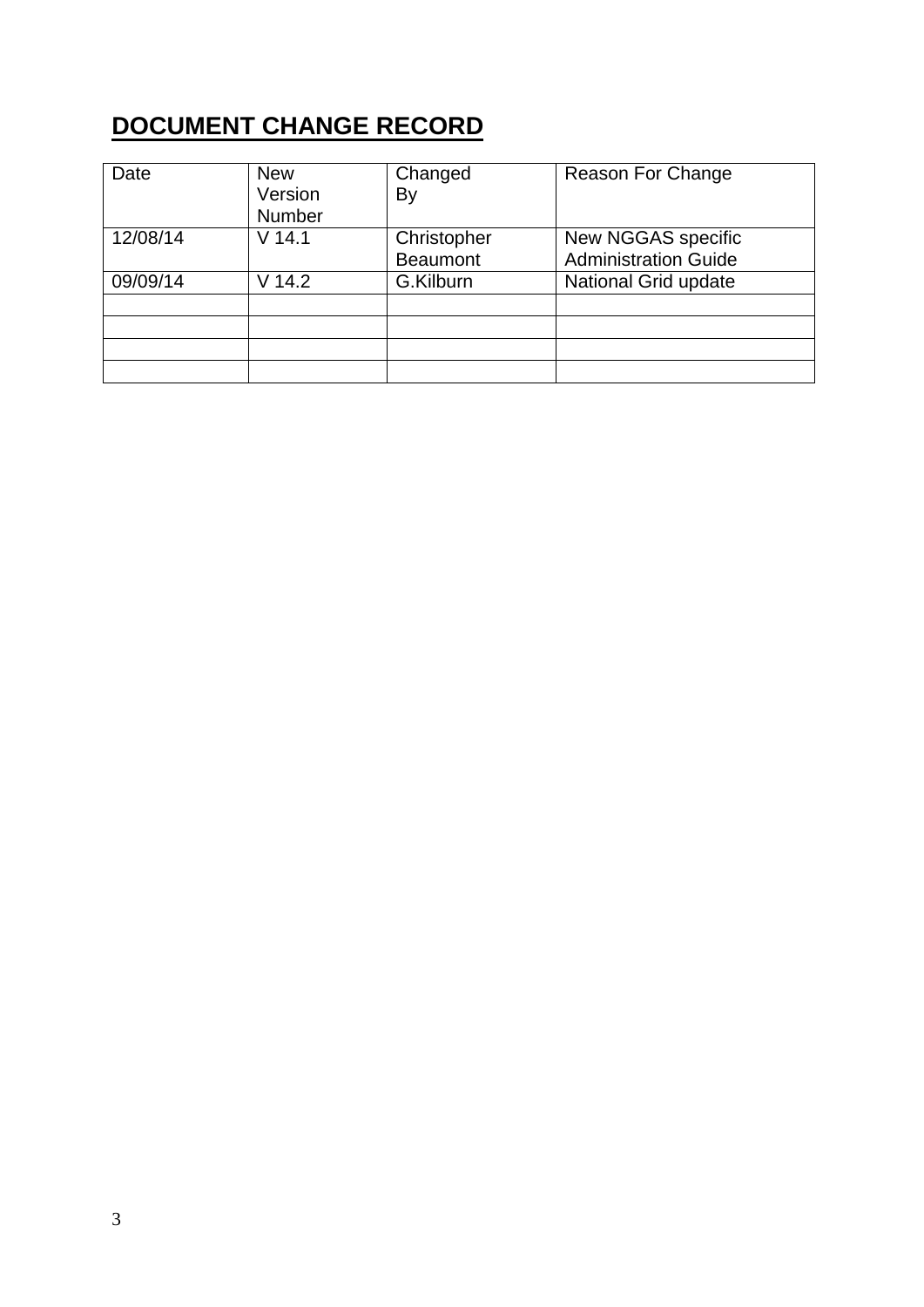#### **EMERGENCY CALL ADMINISTRATION**

## **LOGGING INTO THE EMERGENCYCALL SYSTEM**

The EmergencyCall System is accessed via a web browser using the appropriate URL. If using the correct URL you will initially be presented with the following login screen:

| Login to your account              |  |
|------------------------------------|--|
| Company ID                         |  |
|                                    |  |
| User ID                            |  |
|                                    |  |
| Password                           |  |
|                                    |  |
| Login $\Theta$                     |  |
| Forgot your password?              |  |
| Click here to reset your password. |  |

In order to gain access to the system, enter the correct Company ID, User ID and Password.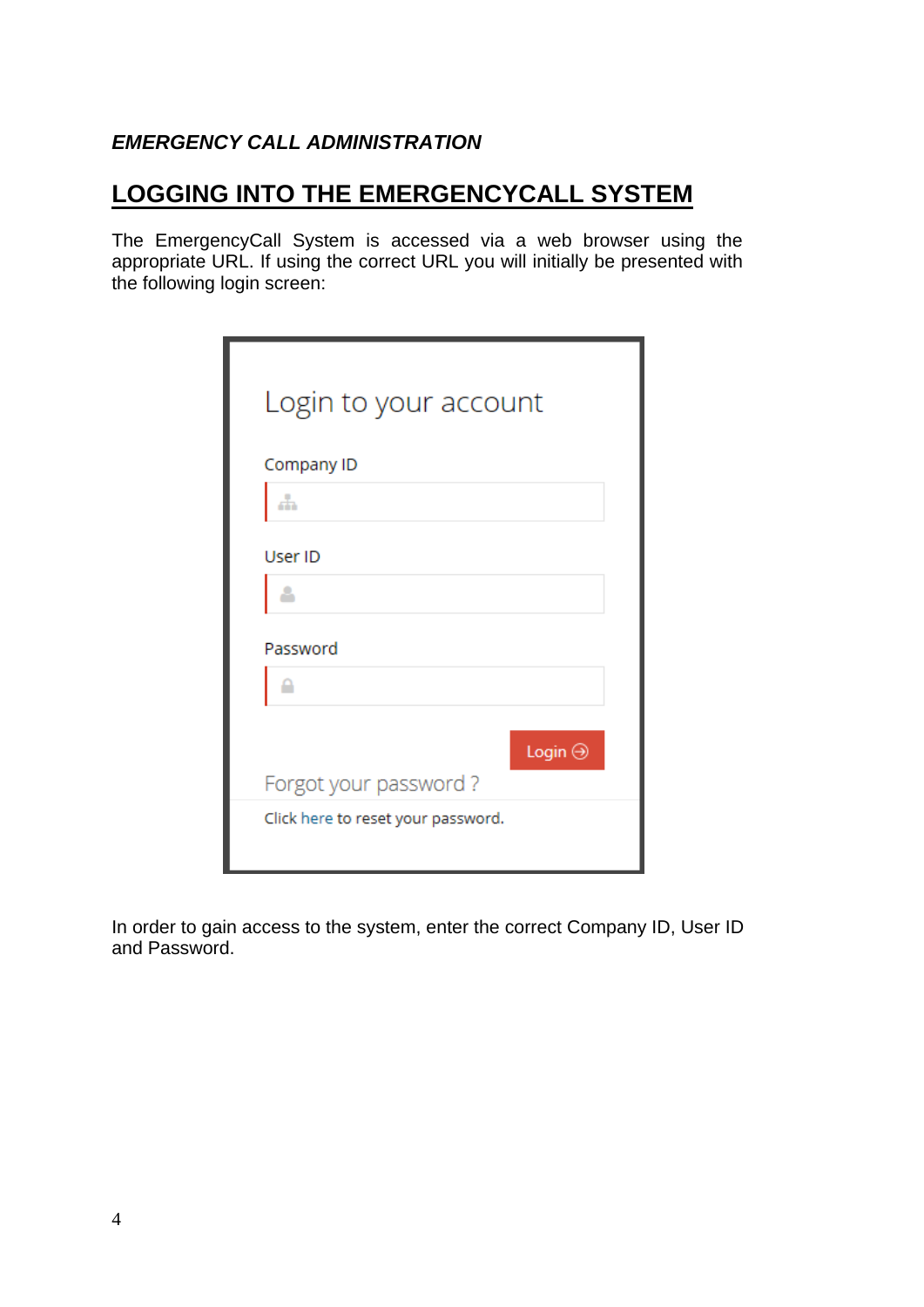## **Unsuccessful Login Attempt**

If you input incorrect Login details, this will result in access to the system being rejected and the following warning will be displayed:



If this happens then you should re-check your login details and attempt to login again. If you continue to experience a problem when logging in you should first attempt to use the password reset functionality (Click here to reset your password) which will open a "security captcha" enabling you to send a password reset email to your registered 'primary' email address, the primary email address is the  $1<sup>st</sup>$  email address in the users contact list (see page 10).

| Forgot Password?                            |                    |
|---------------------------------------------|--------------------|
| Company ID<br>÷                             |                    |
| User ID<br>sloter                           |                    |
| (Enter the characters shown in above image) | (Refresh<br>Image) |
|                                             |                    |
| <b>⊙</b> Back                               | Submit→            |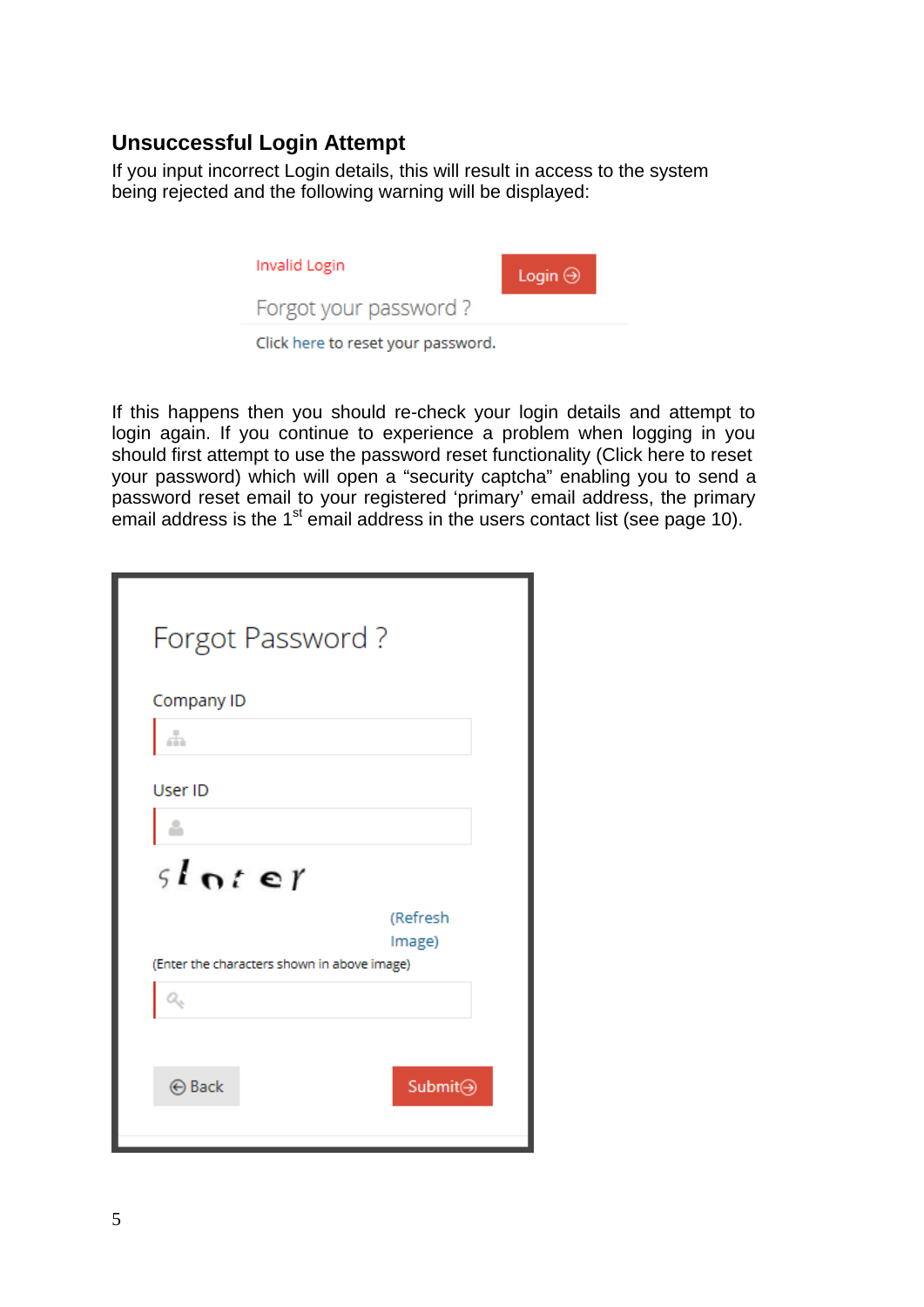If you do not know the company ID or User ID then the password reset request will not work. If this is the case; or if any other problems persist then the issue should be escalated to the National Grid Service Help Desk see (0800-9177111) quoting ANS System or 'Active Notification System'.

If 3 unsuccessful login attempts are made in a 5-minute period, then you will be locked out of the system and will not be allowed access (even with a correct set of login details) for a period of 10 minutes.

Note: Number of permitted login attempts by default is set to 3 but this is configurable to match each individual client's specific requirements.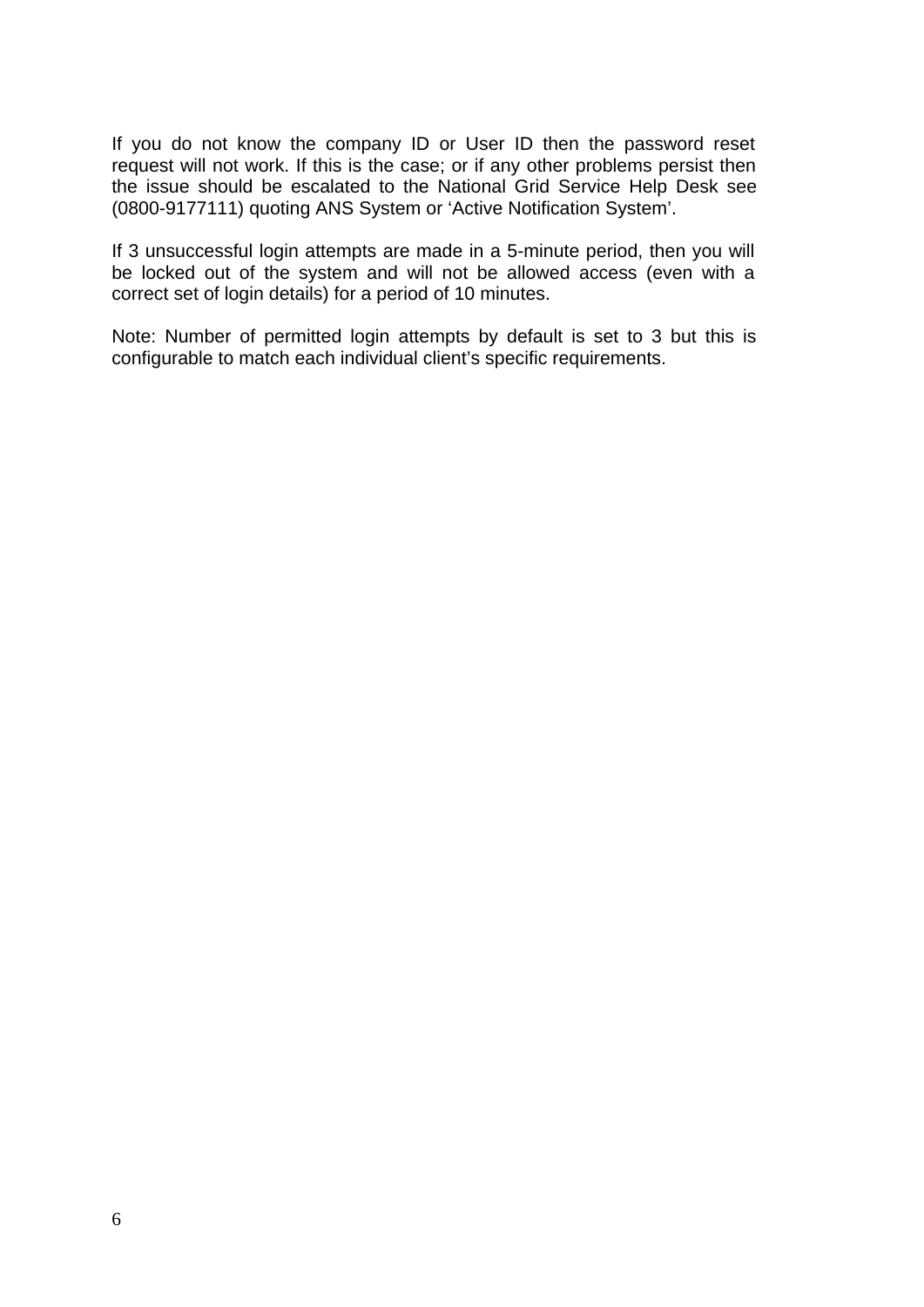## **PASSWORD SECURITY SETTINGS**

## **Expired Password.**

If it has been more than "90" days since your password was last changed then you will not be able to gain access to the system until a new secure password has been configured. When setting a new password you will not be permitted to re-use any of the last "5" passwords that are stored on the system against vour user id by default.

Note: The values relating to the number of days and number of stored passwords is also configurable to match each individual client's specific requirements (the values of 90 days and 5 attempts are default settings and are being used to describe the feature but your individual settings may be different to these).

## **Successful Login Attempt**

A successful login will provide access to the EmergencyCall System. After a few moments the system will be ready for use and the Home Screen will be displayed.

When logged in as a Shipper, by default the Shippers profile page will be launched ready for the user to edit their Device settings but if you have a higher security level then a different home screen may be displayed.

| EmergencyCall System Selector: Tertiary |   |                  |                   | EDIT RECIPIENT - S1000 SHIPPER EXAMPLE |                           |         |                        |                      |                      |               |        |             |                      | Example (s1000)<br><b>HELP ON</b> |  |
|-----------------------------------------|---|------------------|-------------------|----------------------------------------|---------------------------|---------|------------------------|----------------------|----------------------|---------------|--------|-------------|----------------------|-----------------------------------|--|
|                                         | E | & Company I      |                   | Personal Group Membership              | Permissions               |         |                        |                      |                      |               |        |             | <b>Apply Changes</b> |                                   |  |
| Company Data                            |   | Recipients       | Name              |                                        |                           | Surname |                        | Employee ID          |                      | <b>Status</b> |        |             |                      |                                   |  |
| <b>E</b> Logout                         |   |                  | Shipper           |                                        |                           | Example |                        | s1000                |                      |               | Active |             |                      |                                   |  |
|                                         |   | Showing 1 to 1 o | Company           |                                        |                           | Site    |                        | Language             |                      |               |        |             |                      |                                   |  |
|                                         |   | ID.              | <b>NGGAS</b>      |                                        | $\overline{\phantom{a}}$  | GENERIC | $\checkmark$           | English              | $\blacktriangledown$ |               |        |             |                      | Site                              |  |
|                                         |   | s1000            |                   |                                        |                           |         |                        |                      |                      |               |        |             |                      | <b>GENERIC</b>                    |  |
|                                         |   | Showing 1 to 1 o | Seq               | Device Type                            | <b>Device Description</b> |         | <b>Contact Details</b> | <b>Device Status</b> | Device Filter        |               |        |             | Del                  |                                   |  |
|                                         |   |                  | 11                | SMS / Pager                            | sms device 1              |         | 07947123456            | Enabled              | Work                 |               |        | 49.9        |                      |                                   |  |
|                                         |   |                  | 2 <sup>1</sup>    | Email                                  | email device 1            |         | 1@domain.com           | Enabled              | Work                 |               |        |             |                      |                                   |  |
|                                         |   |                  | 3 <sup>1</sup>    | Email                                  | email device 2            |         | 2@domain.com           | Enabled              | Work                 |               |        | n.          |                      |                                   |  |
|                                         |   |                  | 4                 | Email                                  | email device 3            |         | 3@domain.com           | Enabled              | Work                 |               | n.     | <b>COLL</b> |                      |                                   |  |
|                                         |   |                  | $5-1$             | Email                                  | email device 4            |         | 4@domain.com           | Enabled              | Work                 |               |        |             |                      |                                   |  |
|                                         |   |                  | 6 <sup>1</sup>    | Email                                  | email device 5            |         | 5@domain.com           | Enabled              | Work                 |               |        |             |                      |                                   |  |
|                                         |   |                  | 71                | Email                                  | email device 6            |         | 6@domain.com           | Enabled              | Work                 |               |        | <b>COLL</b> |                      |                                   |  |
|                                         |   |                  | $8^{\frac{1}{2}}$ | Email                                  | email device 7            |         | 7e@domain.com          | Enabled              | Work                 |               |        |             |                      |                                   |  |
|                                         |   |                  | ا و               | Email                                  | email device 8            |         | Se@domain.com          | Enabled              | Work                 |               |        |             |                      |                                   |  |
|                                         |   |                  | $10-1$            | Email                                  | email device 9            |         | 9e@domain.com          | Enabled              | Work                 |               |        | $\sim$      |                      |                                   |  |
|                                         |   |                  | $11-1$            | Email                                  | email device 10           |         | 10e@domain.com         | Enabled              | Work                 |               | a.     | n.          |                      |                                   |  |

As a Shipper, if you close the device profile using the "x" in the top right hand corner of the open windows then you will only be able to select between 2 system functions: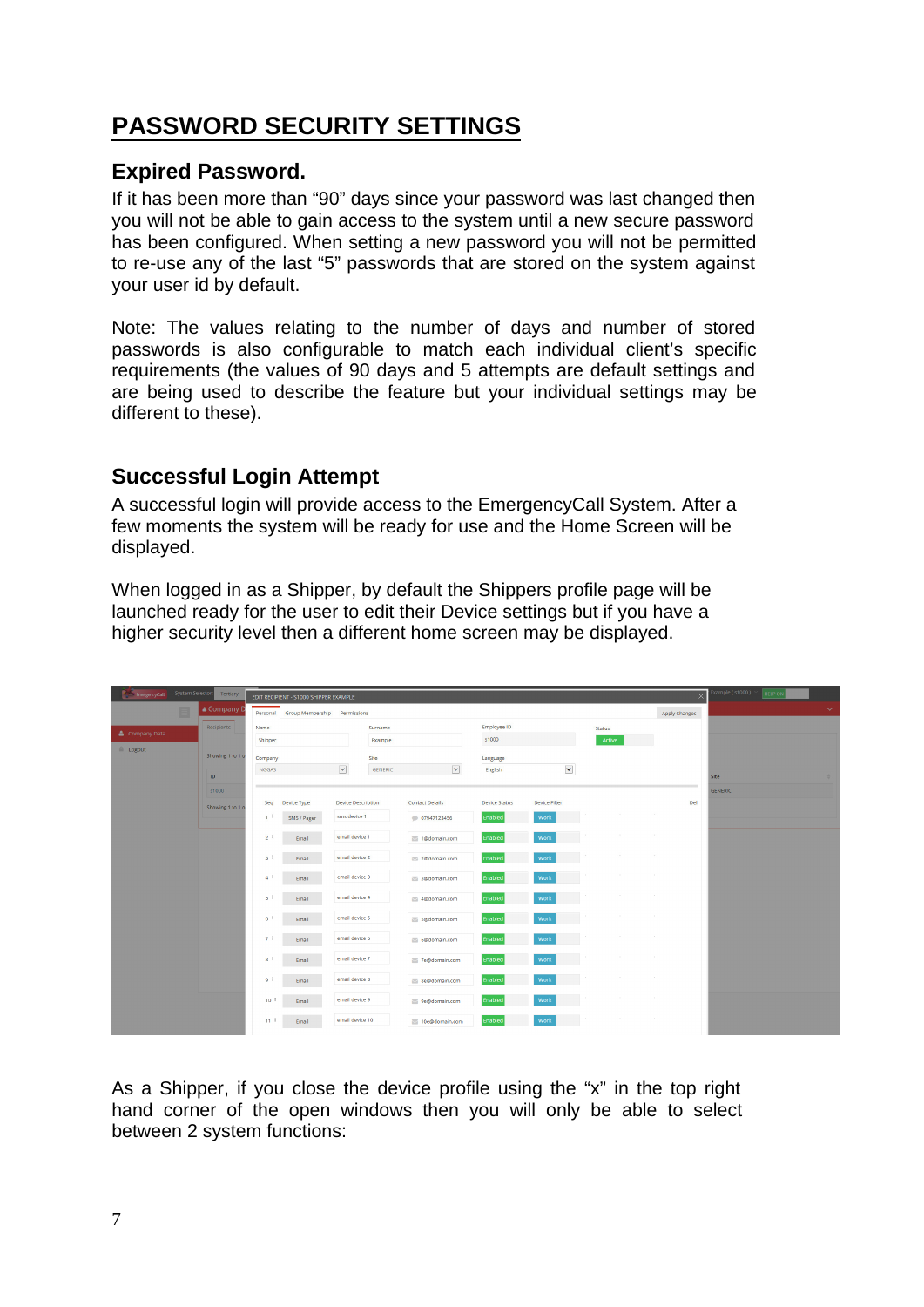

- 1. Company Data (Shipper Administration)
- 2. Logout (Log Out of the System)

When Company Data is selected the user will see their details in the main administration window and can re-open their profile by clicking on their "User ID" entry (in the image below this is "s1000")

|                    | EmergencyCall System Selector: Tertiary V<br>Shipper Example (s1000) ><br><del>계</del> Language<br><b>HELP ON</b> |          |         |        |      |              |  |  |  |  |  |
|--------------------|-------------------------------------------------------------------------------------------------------------------|----------|---------|--------|------|--------------|--|--|--|--|--|
| $\equiv$           | & Company Data - Recipients                                                                                       |          |         |        |      | $\checkmark$ |  |  |  |  |  |
| Company Data       | Recipients                                                                                                        |          |         |        |      |              |  |  |  |  |  |
| $\triangle$ Logout | Showing 1 to 1 of 1 entries                                                                                       |          |         |        |      |              |  |  |  |  |  |
|                    | ID                                                                                                                | Forename | Surname | Access | Site |              |  |  |  |  |  |
|                    | Shipper<br>Shipper<br>Example<br>GENERIC<br>\$1000                                                                |          |         |        |      |              |  |  |  |  |  |
|                    | Showing 1 to 1 of 1 entries                                                                                       |          |         |        |      |              |  |  |  |  |  |

When Logout is selected the user will be securely logged out of the system and returned to the main login page.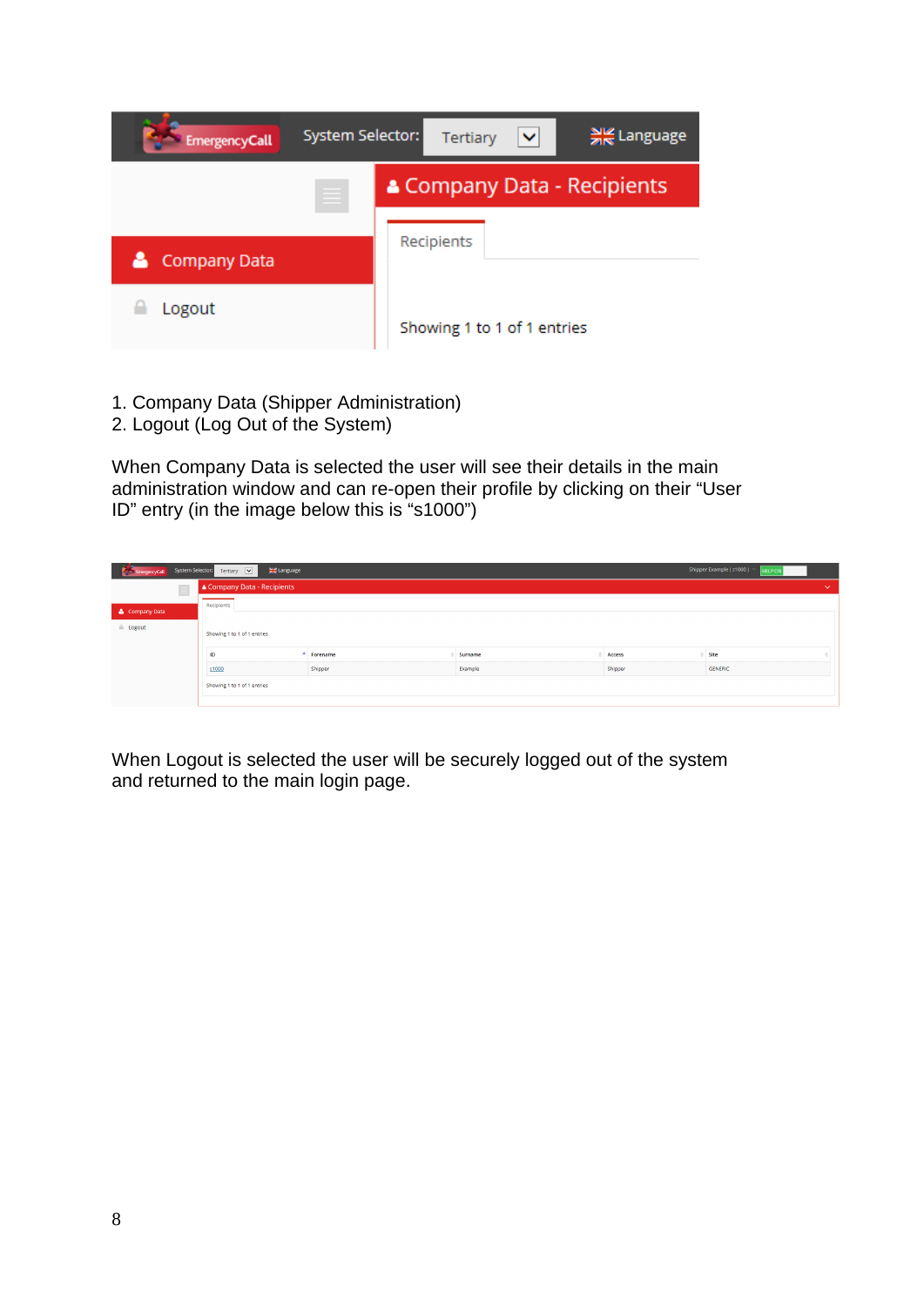## **RECIPIENT SECURITY GROUPS**

Recipients held within the EmergencyCall database are categorised within different security group levels. The security group associated with the Recipient will determine the functionality that can be accessed by them when they log on to the system via a web browser.

The "Shipper" security category is set up for you by the relevant National Grid System Administrator.

The Shipper security level enables a user to access the EmergencyCall system via a web browser and view / edit their own details (including contact devices) only. They will not be able to Initiate a Callout (Send an ANS message), add any new devices to the system, perform any further administration functions, or view the Reporting Suite.

The Shipper can ONLY administer their own details and check to find out which groups they are a member of.

The Shipper security level can:

- Update their Name and Surname entries.
- Switch their Status between Enabled and Disabled.
- Modify their active Device details
- Change their system web access password.

But they cannot:

ADD any EXTRA devices to the system or perform any other kind of  $\bullet$ system administration.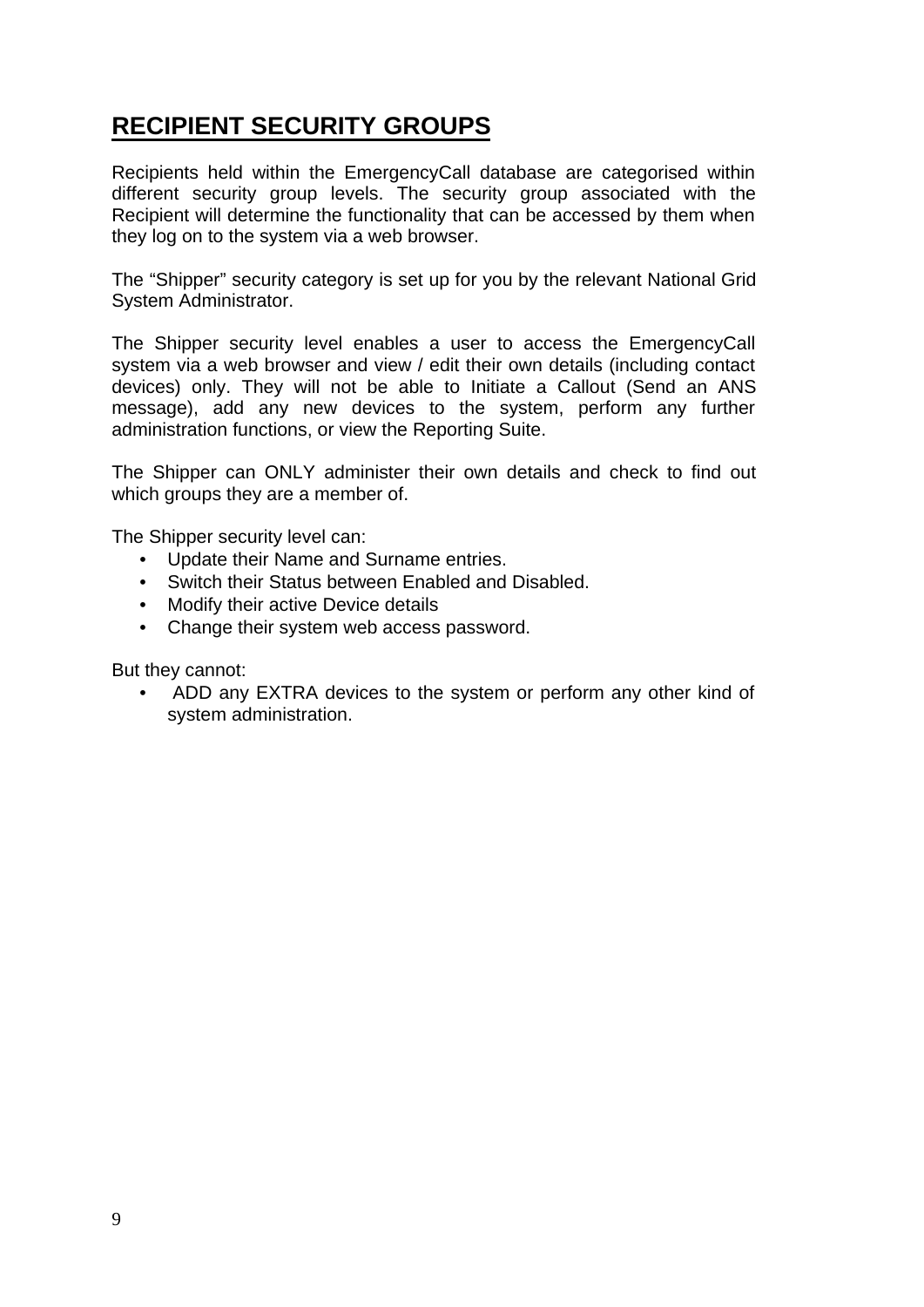## **SHIPPER CONTACT DEVICES**

When a Shipper is added to the Emergency Call system, their available device profile will have been pre-populated by a System Administrator at the National Grid with 1 sms device and 10 email devices



- "Seq" controls which order the devices are contacted in.  $\bullet$
- "Device Type" specifies the type of device to be contacted.
- "Device Description" is for your own internal use to describe the device.  $\bullet$
- "Contact Details" is the most important field. This is where you specify  $\bullet$ the phone number you want the sms message sent to (for "SMS / Pager" devices) or the email address you want the email sent to (for "Email" devices.)
- "Device Status" controls if the device is Enabled or Disabled. If  $\bullet$ "Enabled" the device will be contacted during a callout, if "Disabled" the device will NOT be contacted during a callout.
- "Device Filter" is used for advanced filtering in some systems, but it is  $\bullet$ not used in callouts to shippers, for consistency this should be set to "Work"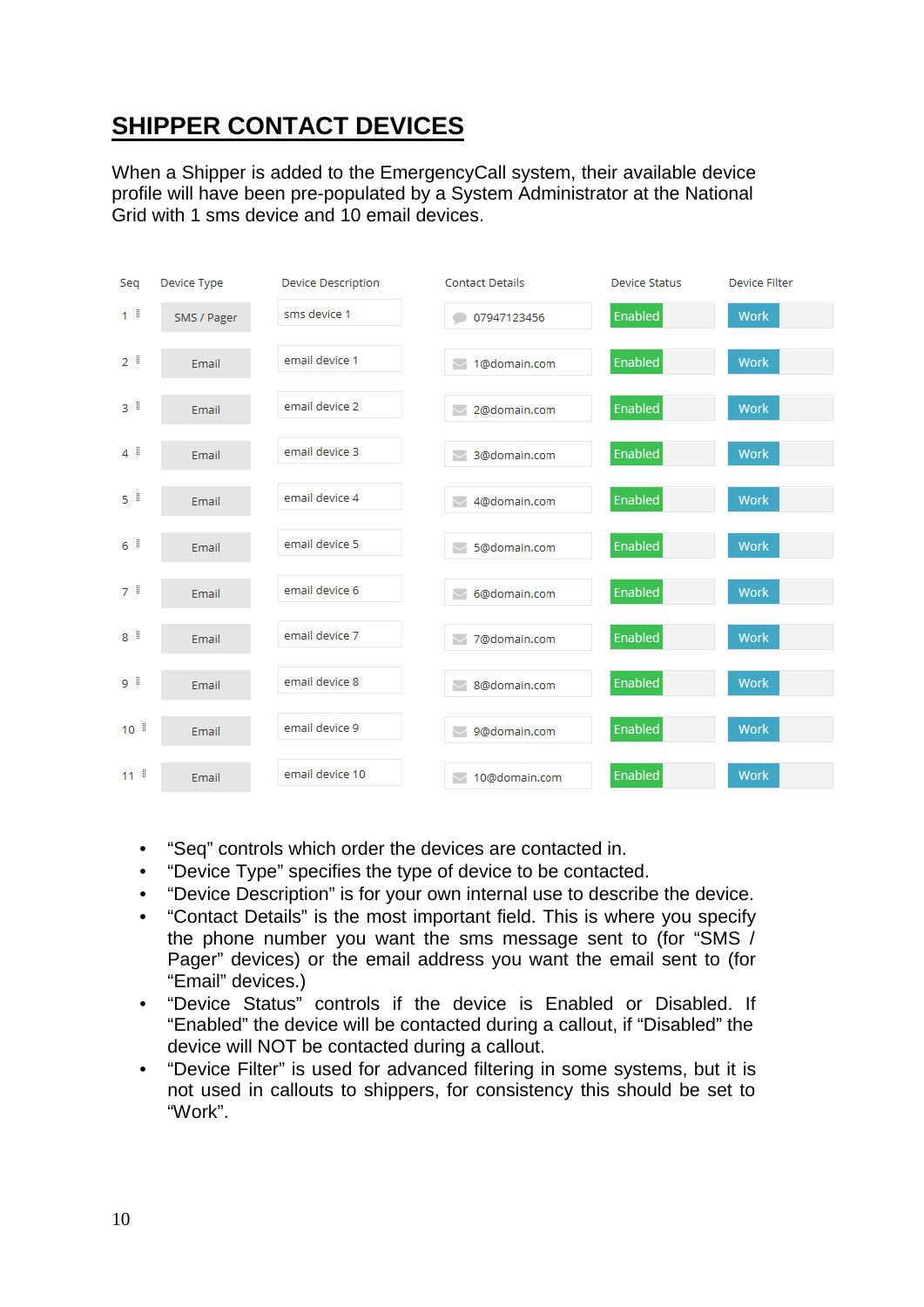## **Applying (saving) Changes**

If no changes have been made to the open profile then the "Apply Changes" button in the top right hand corner will be Grey.

| EDIT RECIPIENT - S1000 SHIPPER EXAMPLE |                          |                         |                               | $\times$             |
|----------------------------------------|--------------------------|-------------------------|-------------------------------|----------------------|
| <b>Group Membership</b><br>Personal    | Permissions              |                         |                               | <b>Apply Changes</b> |
| Name                                   | Surname                  | Employee ID             | Status                        |                      |
| Shipper                                | Example                  | s1000                   | Active                        |                      |
| Company                                | Site                     | Language                |                               |                      |
| <b>NGGAS</b>                           | $\vee$<br><b>GENERIC</b> | $\checkmark$<br>English | --<br>$\overline{\mathsf{v}}$ |                      |
|                                        |                          |                         |                               |                      |

When a chage of any kind is made to the open profile the "Apply Changes" button will turn green and you can save the changes made by clicking on the "Apply Changes" button.

| EDIT RECIPIENT - S1000 SHIPPER EXAMPLE  |                                             |                                                | $\times$      |
|-----------------------------------------|---------------------------------------------|------------------------------------------------|---------------|
| <b>Group Membership</b><br>Personal     | Permissions                                 |                                                | Apply Changes |
| Name                                    | Surname                                     | Employee ID                                    | <b>Status</b> |
| Shipper                                 | Example                                     | s1000                                          | Active        |
| Company<br>$\checkmark$<br><b>NGGAS</b> | Site<br>$\checkmark$<br><b>GENERIC</b><br>_ | Language<br>--<br>$\checkmark$<br>English<br>_ |               |

When the "Apply Changes" button is pressed the system will perform some basic validation to ensure that the data entered is in the correct format. Any obvious problems like a letter in a phone number or a missing @ symbol in an email address will generate a warning message to screen and the problems will need to be recitfied before the changes made can be saved.

| Seg               | Device Type | <b>Device Description</b> | <b>Contact Details</b>                | Device Status  | Device Filter |
|-------------------|-------------|---------------------------|---------------------------------------|----------------|---------------|
| 1 <sup>1</sup>    | SMS / Pager | sms device 1              | 07947abcdef                           | Enabled        | Work          |
|                   |             |                           | Please enter a valid numeric<br>entry |                |               |
| $2^{\frac{1}{2}}$ | Email       | email device 1            | 1domain.com                           | <b>Enabled</b> | Work          |
|                   |             |                           | Please enter a valid entry            |                |               |

When the changes have been correctly saved the button will turn Grey again to signify that the changes have been saved. If you want to exit without saving the changes that you made then you should NOT click on the green "Apply Changes" button and instead click directly on the "x" located just above the "Apply Changes" button to close the screen instead.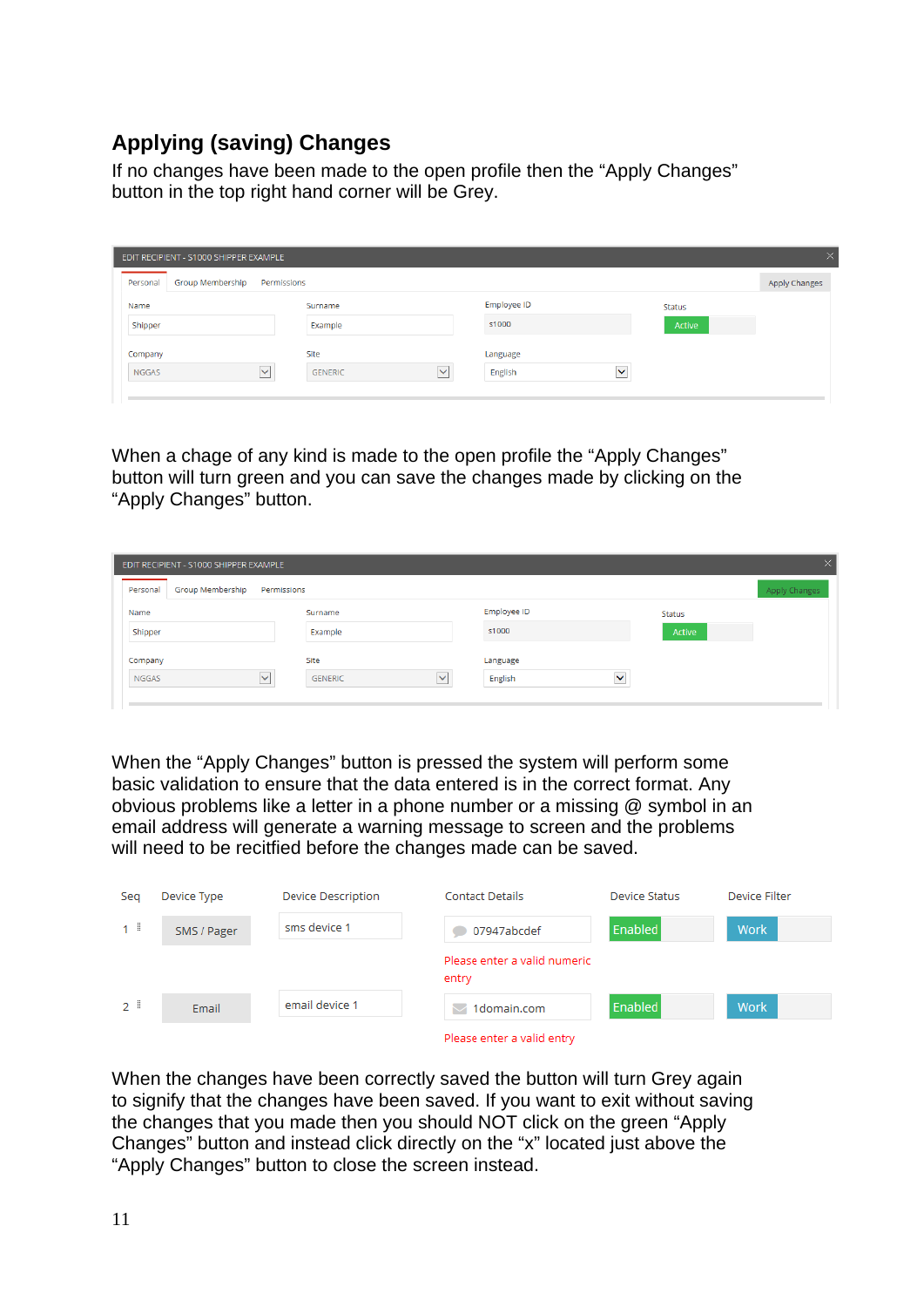## **GROUP MEMBERSHIP**

When logged in as a shipper it is possible to view the groups that you are a member of on the system. This data can be seen on the "Group Membership" tab within the active profile screen.

| $\times$<br>EDIT RECIPIENT - S1000 SHIPPER EXAMPLE                                                                                                         |             |                                                           |  |                    |  |                   |                      |  |  |  |
|------------------------------------------------------------------------------------------------------------------------------------------------------------|-------------|-----------------------------------------------------------|--|--------------------|--|-------------------|----------------------|--|--|--|
| <b>Group Membership</b><br>Personal                                                                                                                        | Permissions |                                                           |  |                    |  |                   | <b>Apply Changes</b> |  |  |  |
| Records Per Page<br>Search<br>Page Navigation<br>$\blacktriangledown$<br>25<br>$\leftarrow$ Prev<br>1<br>$Next \rightarrow$<br>Showing 1 to 1 of 1 entries |             |                                                           |  |                    |  |                   |                      |  |  |  |
| <b>Group ID</b>                                                                                                                                            | ▲           | Name                                                      |  | <b>Description</b> |  | <b>Group Type</b> | ÷                    |  |  |  |
| NGGAS ALL                                                                                                                                                  |             | NGGAS ALL                                                 |  | NGGAS ALL          |  | Standard          |                      |  |  |  |
| Showing 1 to 1 of 1 entries                                                                                                                                |             | $\leftarrow$ Prev<br>$\overline{1}$<br>$Next \rightarrow$ |  |                    |  |                   |                      |  |  |  |

If the shipper is a member of multiple groups and all of the groups are not visible on screen at the same time then it is possible for the user to search for a specific group in the system database in two different ways:

| Records Per Page | Page Navigation             |  |  |                    | Search |
|------------------|-----------------------------|--|--|--------------------|--------|
| 500              | $\leftarrow$ Prev 1 2 3 4 5 |  |  | Next $\rightarrow$ |        |

Showing 1 to 500 of 5,080 entries

#### 1. Navigation

Using the "Page Navigation" selector, you can scroll through the entire list of groups that you are a member of. Up to 500 Groups can be displayed on each page at any one time and the number of results is controlled using the "Records Per Page" dropdown option on screen.

| Records Per Page |  |  |  |  |  |  |  |  |
|------------------|--|--|--|--|--|--|--|--|
| 500              |  |  |  |  |  |  |  |  |

To view the next page of groups you click on the "Next" button in the page navigator and to view the previous page of groups, click the "Prev" button in the page navigation list.

Page Navigation

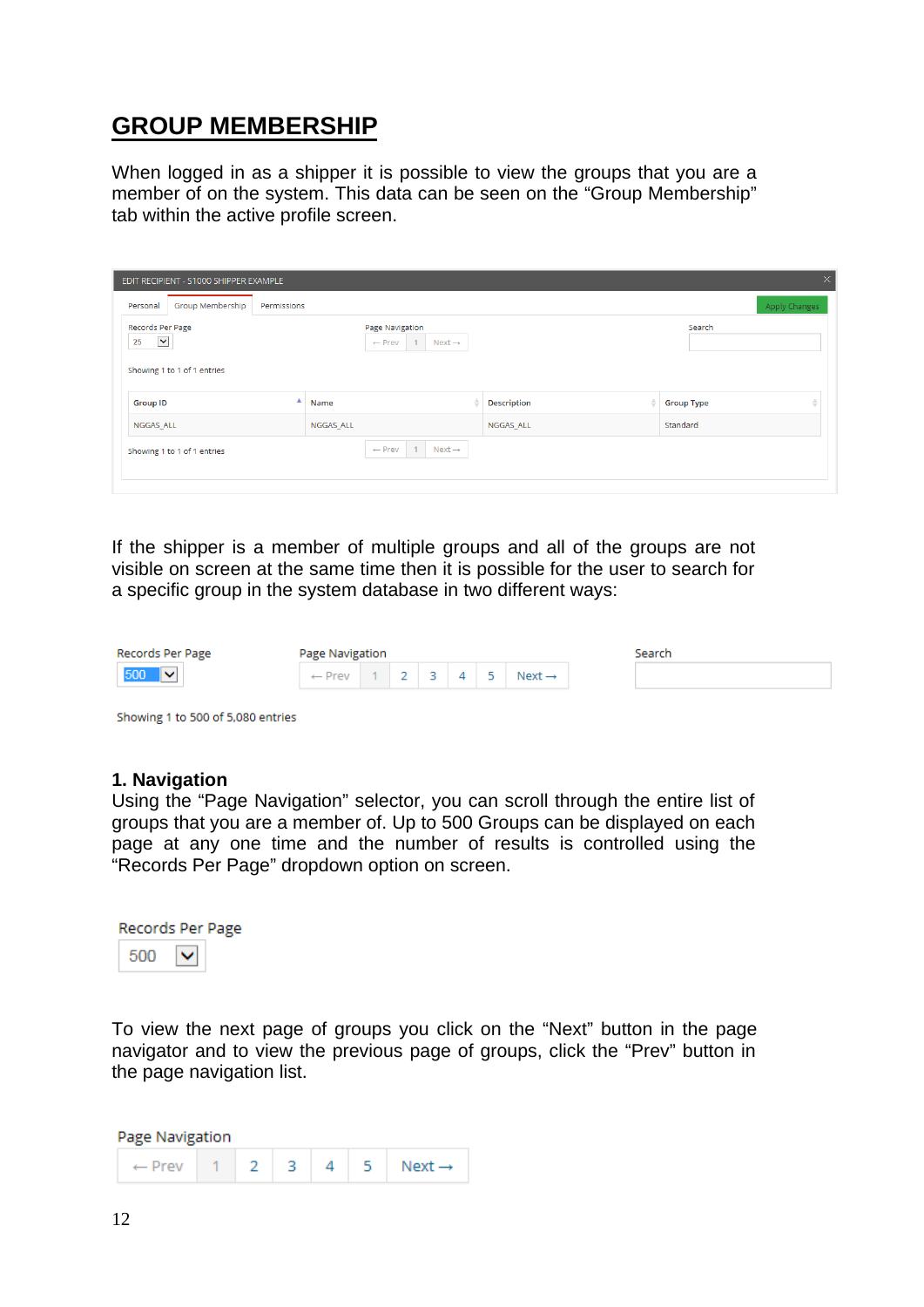#### 2. Searching

By entering a value in the "Search" field you can search specifically for groups that you are interested in locating with matching data in their profile.

A search for a group using a search entry of "port" will return Groups with an id of "Port123", a name of "Cramport", a description of "Portugal" etc ...: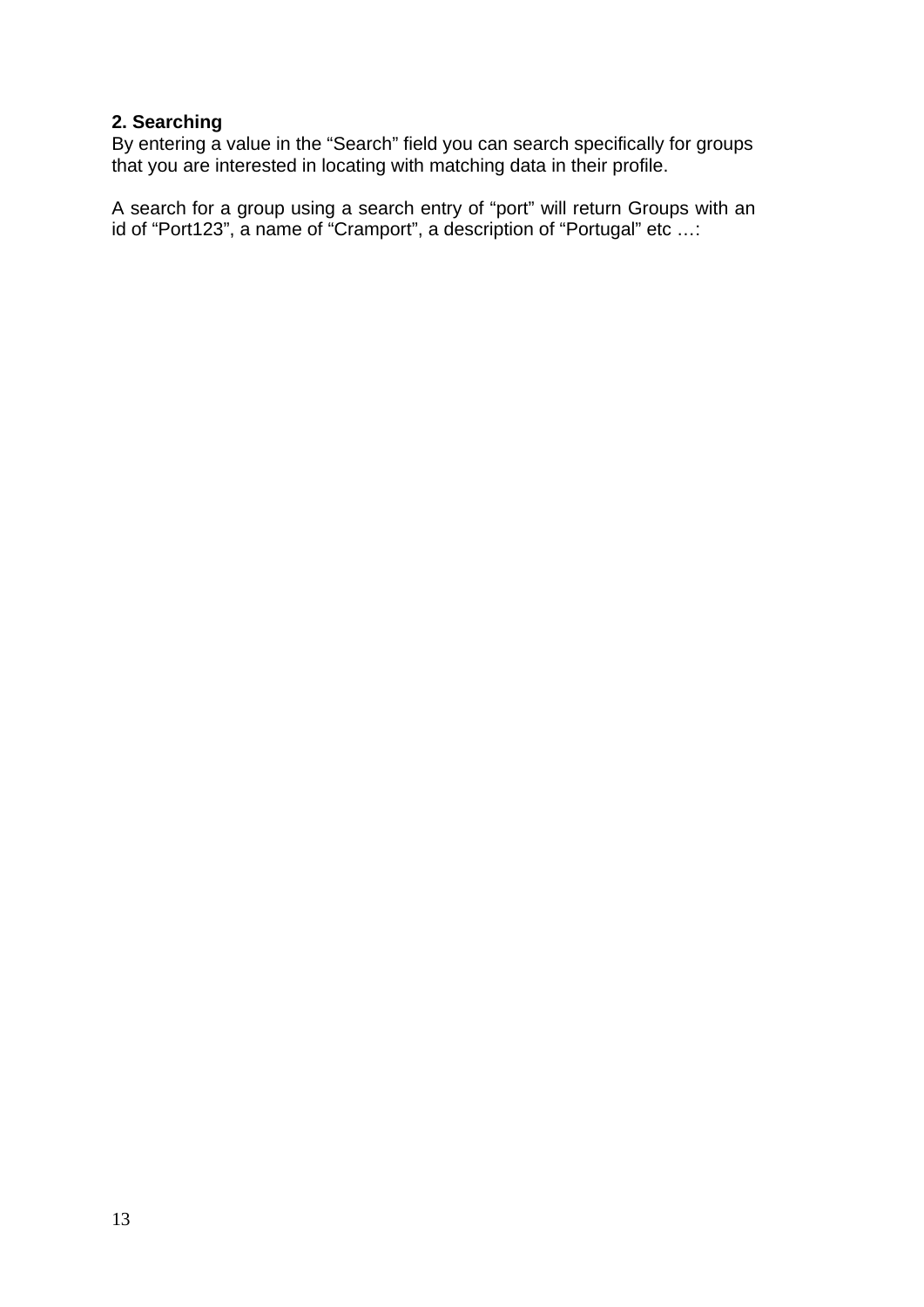## **PERMISSIONS**

By default ALL of the permissions for Shippers are disabled apart from "Administration" which is enabled so that the shipper can log in and edit their own details on the system.

The only item on the Permissions screen which can be modified by the shipper is the "Web Access Password" which is used when logging into the User Interface.

|          | $\times$<br>EDIT RECIPIENT - S1000 SHIPPER EXAMPLE |                            |             |                            |               |                    |                      |           |                      |  |  |  |
|----------|----------------------------------------------------|----------------------------|-------------|----------------------------|---------------|--------------------|----------------------|-----------|----------------------|--|--|--|
| Personal |                                                    | Group Membership           | Permissions |                            |               |                    |                      |           | <b>Apply Changes</b> |  |  |  |
|          |                                                    |                            |             |                            |               |                    |                      |           |                      |  |  |  |
|          | Security Level:                                    | П                          |             |                            |               |                    |                      |           |                      |  |  |  |
|          |                                                    | Shipper                    | User        |                            | Group manager | Client manager     | Inter - Site Manager | Superuser |                      |  |  |  |
|          | Web Access:                                        | Enabled                    |             | <b>Disabled</b>            |               |                    | $\circledcirc$       |           |                      |  |  |  |
|          |                                                    |                            |             |                            |               |                    | Web Access Password  |           |                      |  |  |  |
|          |                                                    | Administration             |             | callout Initiation         |               |                    |                      |           |                      |  |  |  |
|          | Inbound Voice:                                     |                            |             |                            |               |                    |                      |           |                      |  |  |  |
|          |                                                    | <b>Disabled</b>            |             | <b>Disabled</b>            |               | <b>Disabled</b>    |                      |           |                      |  |  |  |
|          |                                                    | <b>Voicebank Listening</b> |             | <b>Voicebank Recording</b> |               | callout Initiation |                      |           |                      |  |  |  |
|          |                                                    |                            |             |                            |               |                    |                      |           |                      |  |  |  |
|          |                                                    |                            |             |                            |               |                    |                      |           |                      |  |  |  |

#### **Unsecure passwords**

Weak passwords are not permitted on the system. If you try to configure an unsecure password you will get the following "Weak" web access password warning and you will not be able to apply your changes to the system.

Web Access Password Weak

Clicking on the "eye icon" whilst entering a password will enable you to double check the value that has been entered before applying your changes.

The web access password, which is configured on the system, must be at least 8 characters in length and must contain at least 1 'alpha'. 1 'numeric' and 1 'special' character. An example of a secure password is 123?\$ab%c.

As soon as an acceptable password has been entered the "Strong" web access password message will be displayed.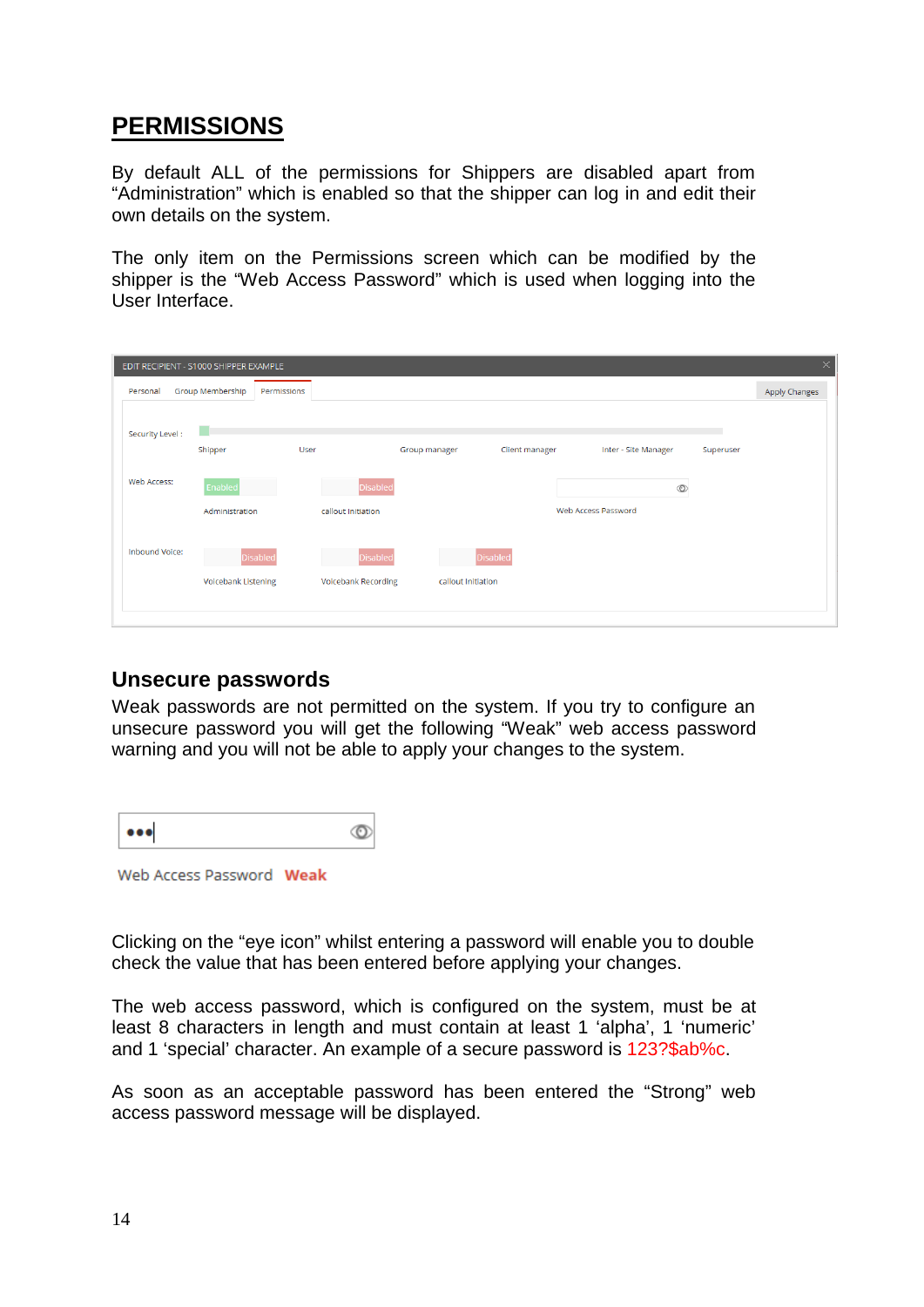| Web Access Password Strong |  |
|----------------------------|--|

#### **Password memory**

When setting a new password, you will not be permitted to re-use one of the last "5" passwords that are stored on the system against your User ID.

If you attempt to reuse a password which has been used too recently then you will be prompted to change it to a different password instead.

## Opt In / Out Function for daily, routine messages

When user is logged in they will see the following recipient screen:

| Name                         |                            |                                  | Surname        |                                                         | User ID                        |                              | <b>Status</b> |  |
|------------------------------|----------------------------|----------------------------------|----------------|---------------------------------------------------------|--------------------------------|------------------------------|---------------|--|
| GKtest1                      |                            |                                  | test           |                                                         | <b>TESTGK01</b>                |                              | Active        |  |
| Company                      |                            |                                  | Site           |                                                         | Language                       |                              |               |  |
| $\checkmark$<br><b>NGGAS</b> |                            |                                  | <b>GENERIC</b> | $\checkmark$                                            | English                        | Y                            |               |  |
|                              |                            |                                  |                |                                                         |                                |                              |               |  |
| Seq<br>1 <sup>1</sup>        | Device Type<br>SMS / Pager | <b>Device Description</b><br>SMS |                | <b>Contact Details</b><br>07000000000<br>$\blacksquare$ | <b>Device Status</b><br>Enable | <b>Device Filter</b><br>Work |               |  |
| 2 <sup>1</sup>               | Email                      | email 1                          |                | test1@email.com                                         | Enable                         | Work                         |               |  |

Navigate to tab: Opting In and Out

| <b>Recipient Details</b> | Group Membership       | Permissions | Opting In and Out |              |
|--------------------------|------------------------|-------------|-------------------|--------------|
| Device Type              | <b>Contact Details</b> | DEM01       | DEM02             | <b>UIOLI</b> |
| SMS / Pager              | 07000000000            | Enabled     | <b>Enabled</b>    | Enabled      |
| Email                    | test1@email.com        | Enabled     | <b>Enabled</b>    | Enabled      |
| Email                    | test2@email.com        | Enabled     | <b>Enabled</b>    | Enabled      |
|                          |                        |             |                   |              |

User will see a list of their devices on the left and a list of message types across the top, the user has the flexibility to 'disable any messages types they do not wish to receive by device. They also have the flexibility to 'enable again if required later.

Once a change has been made the 'apply changes' in the top right will be green, please click to save, this will then turn back grey.

|               | Recipient Details Group Membership Permissions Opting in and Out |         |                         |                  | pply change |             | Recoived Details Group Membership - Permissions - Opting in and Out - |         |                                 |                  |  | Apply Changes |  |
|---------------|------------------------------------------------------------------|---------|-------------------------|------------------|-------------|-------------|-----------------------------------------------------------------------|---------|---------------------------------|------------------|--|---------------|--|
| Design Type   | Contact Details                                                  | DEMOT   | DEM32                   | UKKI             |             | Device Pype | Centert Details                                                       | DEMOT   | DEMO2                           | LICE.            |  |               |  |
| SMS / Fager   | 4700000000                                                       |         | <b>Disabled</b> Enabled | <b>Enabled</b>   |             | SMS / Pater | 0700000000                                                            |         | Disabled Enabled <b>Enabled</b> |                  |  |               |  |
| $_{\rm Coul}$ | testimenations                                                   | Frabind | Erabled                 |                  |             | treet       | testripenal.com                                                       | Enabled | Enabled                         | <b>Fruitied</b>  |  |               |  |
| trui          | test2@email.com                                                  | Enabled |                         | Disabled Enabled |             | total       | test2@email.com                                                       | Enabled |                                 | Disabled Enabled |  |               |  |
|               |                                                                  |         |                         |                  |             |             |                                                                       |         |                                 |                  |  |               |  |

#### Daily routine messages that can currently be selected for opt in/out are:

**DEM01:** Demand Attribution has run for Gas Day DD/MM/YYYY DEM02: Demand Attribution has run for Gas Day DD/MM/YYYY. Demand for D-1 is (\*). **UIOLI:** Indicative figures for release for Gas Day DD/MM/YY